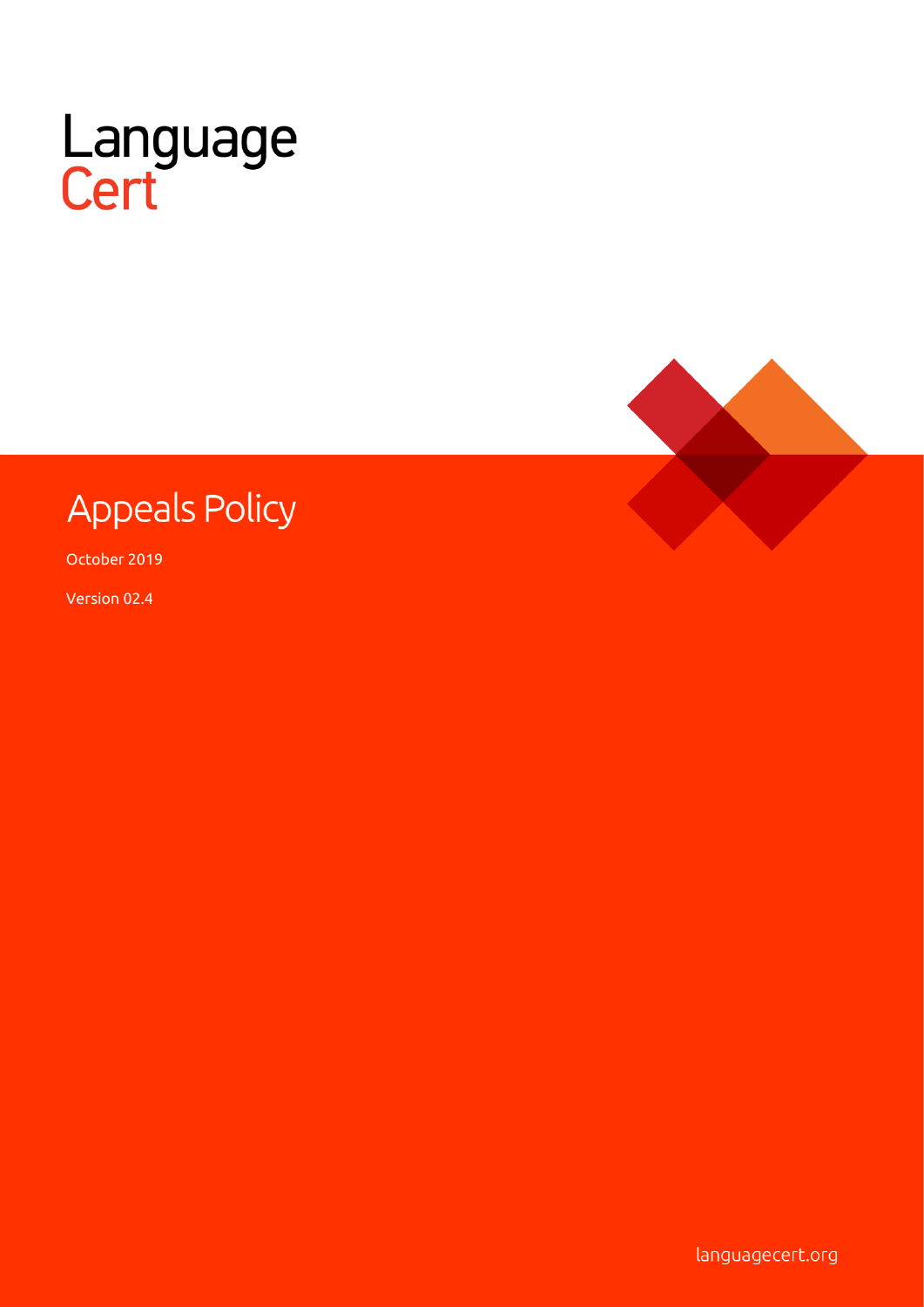## **Introduction**

This policy is aimed at our customers, including candidates, who are delivering/enrolled on, or have taken a LanguageCert approved qualification or unit. It sets out the process you should follow when submitting appeals to us and the process we will follow when responding to enquiries and appeals.

It is also for use by our staff to ensure they deal with all appeals in a consistent manner.

# **Centre's responsibility**

It is important that your staff involved in the management, assessment and quality assurance of our qualifications and your candidates are aware of the contents of the policy.

In addition, you must have internal appeal arrangements which candidates can access if they wish to appeal against a decision taken by your centre. If an individual wishes to appeal against a decision taken by a centre, it must first go through the centre's appeals process before bringing the matter to LanguageCert.

As part of a centre's application to become an approved LanguageCert centre, we will check that a centre has an appeals policy in place and this will be re-checked from time-to-time during our centre monitoring activities.

#### **Review arrangements**

We will review the policy annually as part of our self-evaluation arrangements and revise it when necessary in response to customer and candidate feedback or requests from, or good practice guidance issued by, the regulatory authorities (e.g. to align with any appeals and complaints process established by the regulatory authorities such as Ofqual/Qualifications Wales).

If you would like to feed back any views, please contact us via the details provided at the end of this policy.

#### **Fees**

We will charge you or your candidates a fee to cover the administrative and personnel costs involved in dealing with appeals. The appeal fee will be set at 50% of the exam fee charged to the test centre per exam per candidate. If the decision is in the candidate's favour, the fee will be fully refunded.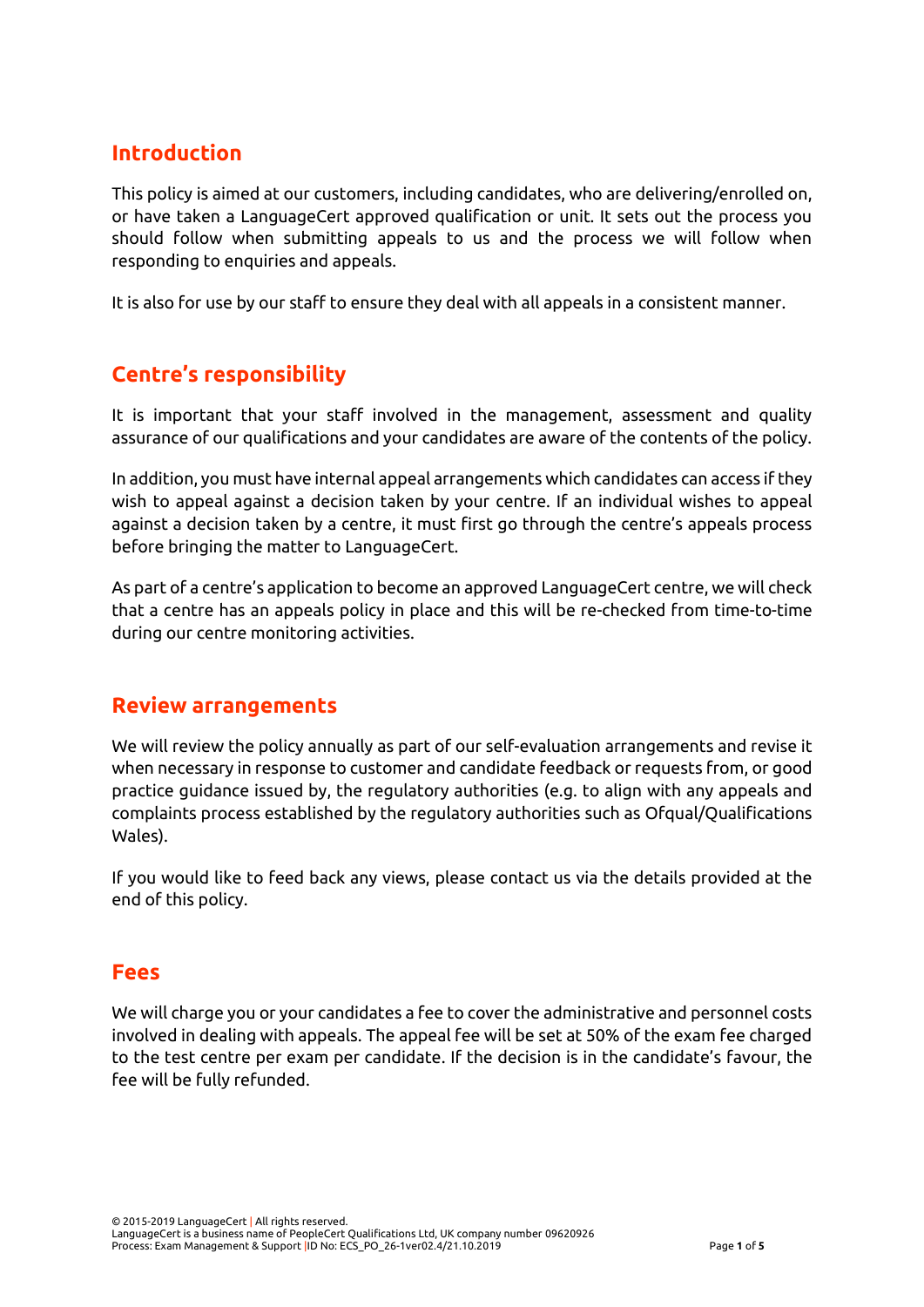# **Areas covered by the policy**

This policy covers:

- Appeals from candidates and/or centres in relation to an assessment decision on the basis that we did not apply procedures consistently or that procedures were not followed properly and fairly.
- Appeals from centres in relation to a decision made by LanguageCert concerning a centre's application to offer a LanguageCert qualification.
- Appeals from centres concerning the contents of a Quality Auditor report.
- Appeals from centres and/or candidates relating to a decision made by LanguageCert to decline a centre's request to make reasonable adjustments or give special considerations or to grant recognised prior learning.
- Appeals from centres or candidates in relation to the application by LanguageCert of a sanction/action on a centre resulting from an audit or an investigation into malpractice and/or maladministration or a decision to amend a candidate's/set of candidates' results following a malpractice and/or maladministration investigation.
- Appeals from centres relating to a decision made by LanguageCert following an investigation into a complaint about a centre.

### **Process for raising an appeal**

You (and your candidates) have 4 weeks from the date we notified you of the decision you are appealing against in which to lodge an appeal against our decision, including assessment results. Hence, please advise your candidates/staff to retain their course evidence until they receive their result.

If you appeal on behalf of your candidates, you must ensure that you have obtained the written permission of the candidate(s) concerned, as grades/results can go down as well as up as a result of an investigation.

Candidates who wish to appeal their assessment results or a related decision should be supported by their centre and should have exhausted their centre's own appeals process before appealing to us. In the latter case, candidates must provide us with evidence that they have first appealed to their centre. It is expected that candidates will only appeal directly to us in exceptional circumstances.

Centres should complete the Appeals form provided in the Partners' Area. In order to submit an appeal on behalf of a candidate and/or the centre and in doing so supply relevant supporting information, such as the following where relevant:

• Candidate's name and LanguageCert unique registration number.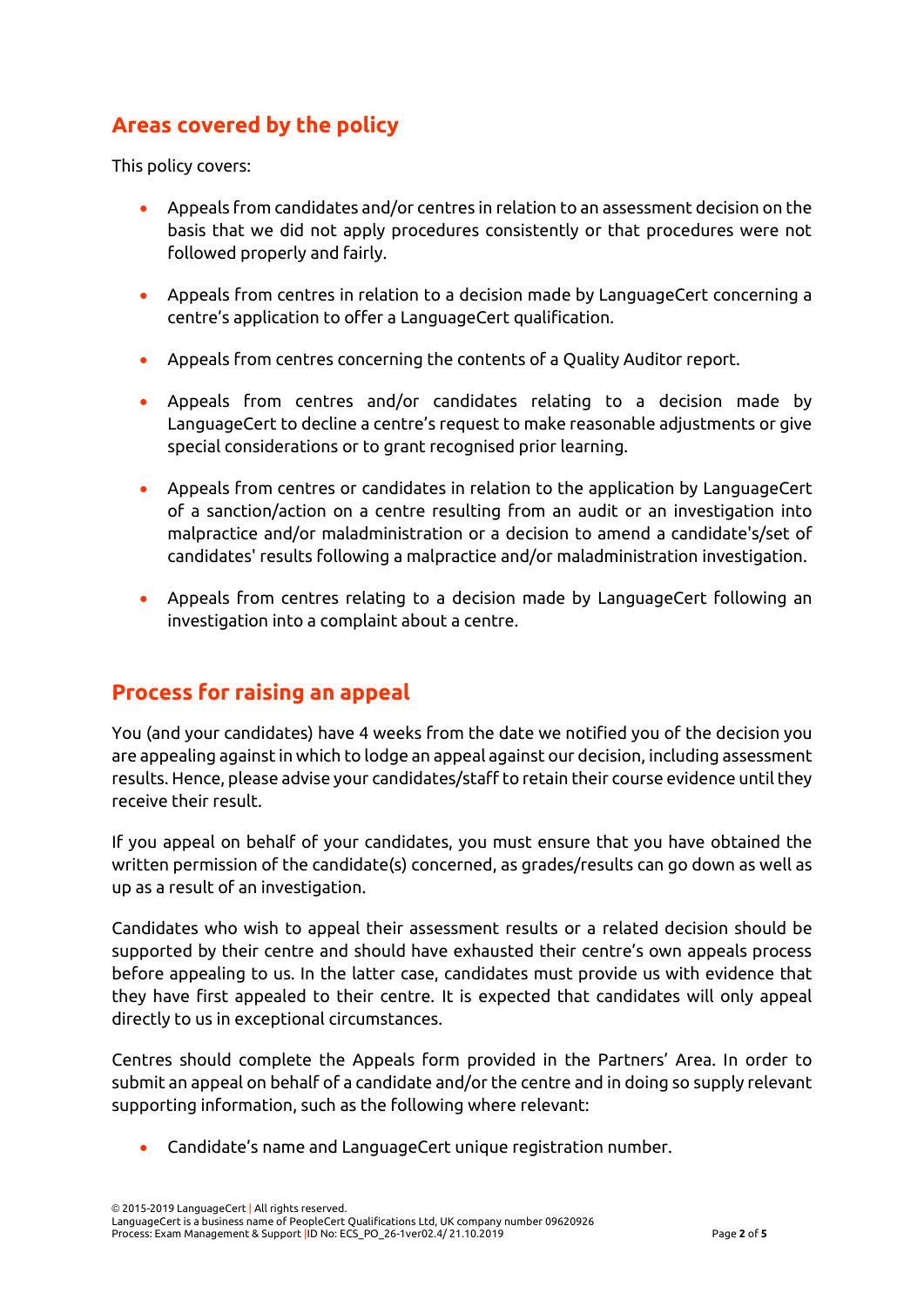- Date(s) you or the candidate received notification of LanguageCert's decision.
- Title of the LanguageCert qualification(s) affected, or nature of service affected (if appropriate).
- Full nature of the appeal.
- Contents and outcome of any investigation carried out by you relating to the issue.

# **Situations brought to our attention by the regulatory authorities**

Where the regulators notify us of failures that have been discovered in the assessment process of another awarding organisation, we will seek to ascertain whether or not a similar failure could affect our own assessment processes and arrangements.

## **Initial review of the appeal details**

Our Customer Service team will acknowledge receipt of the appeal within 48 hours and aim to respond fully to the initial review of the potential appeal within 20 business days. Please note that in some cases the review process may take longer, for example, if a centre visit is required. In such instances, we will contact all parties concerned to inform them of the likely revised timescale.

At all times, we will ensure that LanguageCert's personnel assigned to carry out the investigation or to oversee and manage the investigation have the appropriate level of training and competence and that they have had no previous involvement or personal interest in the matter.

In the first stage, we will undertake an initial, informal assessment of any appeal to ensure the application is complete and to ascertain whether the issue can be resolved before it goes to a formal appeal. In all instances, we will ensure that the person carrying out this initial check will not have a personal interest in the decision being appealed. If required, LanguageCert will appoint external investigators/assessors.

Following the initial review of the potential appeal, we will write to the appellant (if the appeal is from a centre, this will be done through the centre) with details of our decision to either:

- Amend our original decision in light of the new rationale/evidence being put forward and which has now been reviewed; or
- Confirm we stand by our original decision and in doing so, the rationale for this decision, and request that you confirm, within 10 business days, whether you now accept this decision or if you wish to proceed to our formal appeals process which will be carried out by an independent party.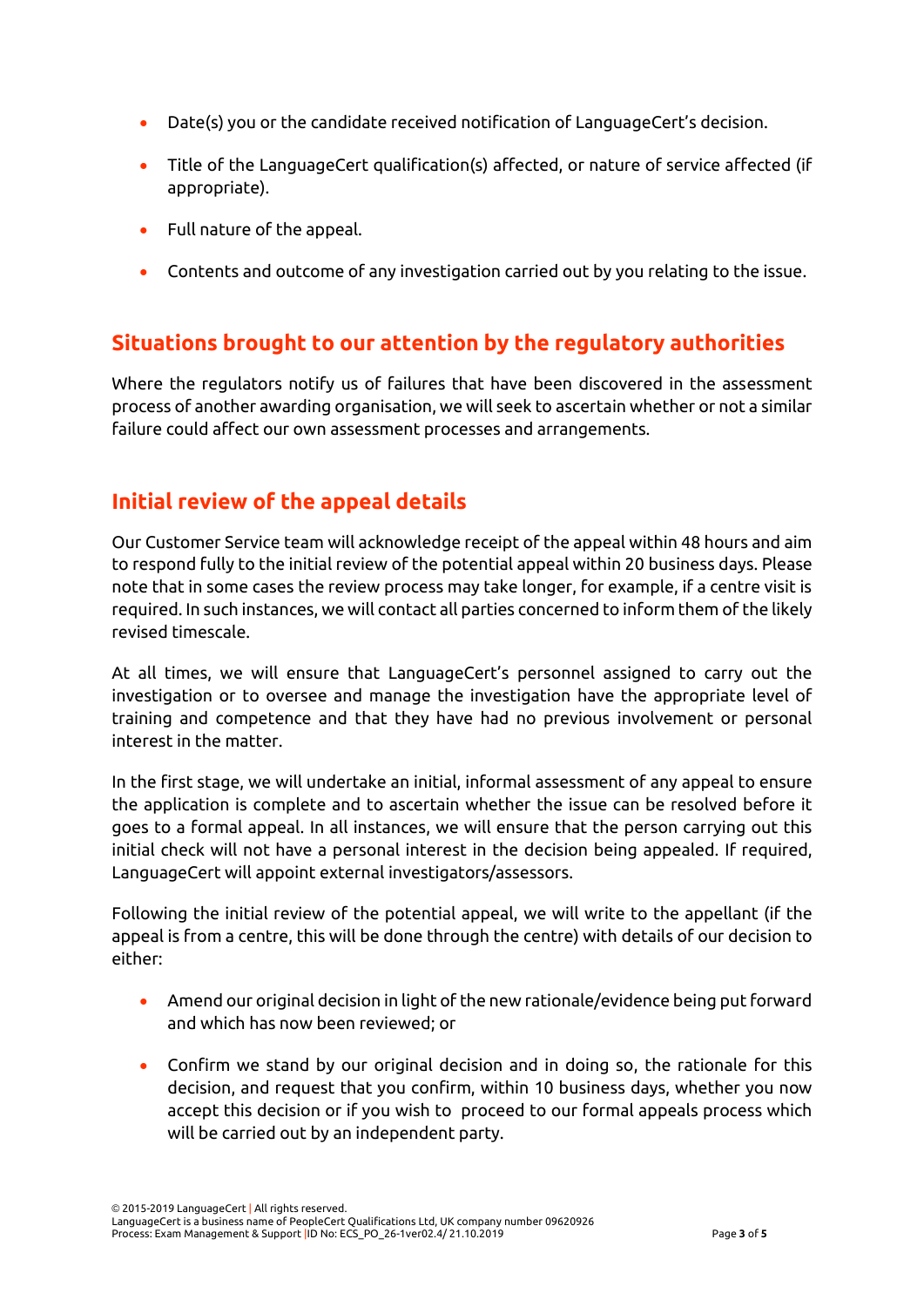# **Seeking an independent review**

If you decide to proceed to the independent appeal stage, we will arrange for an independent review to be carried out by an independent reviewer, who is not an employee of ours, assessor working for us, or otherwise connected to our organisation. It will also be someone with the relevant competence to make a decision in relation to the appeal and who will not have a personal interest in the decision being appealed.

The independent reviewer will review all the evidence gathered in the above stages and seek to ascertain whether we have applied our procedures fairly, appropriately and consistently in line with our policy.

The independent review process may involve:

- A discussion with the appellant or the candidate and LanguageCert personnel;
- A request for further information from the appellant, the candidate or LanguageCert personnel;
- A centre visit by authorised LanguageCert personnel.

The independent reviewer's decision is final in relation to how LanguageCert will consider such appeals and we will let you know the outcome of the review within 25 business days of receipt of the independent appeal. If the centre/candidate is still unhappy with the outcome at this stage, they are entitled to raise the matter with the relevant qualification regulator (e.g. Ofqual in England or Qualifications Wales in Wales).

### **Successful appeals and/or issues bought to our attention by the regulator(s)**

In situations where an appeal has been successful, or where an investigation following notification from the regulator(s) indicates a failure in our processes, LanguageCert will give due consideration to the outcome and will, as appropriate, take actions such as:

- Amending the profile of the centre concerned in the LanguageCert Assessment Portal (PASSPORT);
- Identifying any other candidates who have been affected and correct or, -where it cannot be corrected, mitigate as far as possible the effect of the failure (e.g. including amending the results for the candidate(s) affected following an appropriate investigation);
- Reviewing our associated processes and policies to ensure that the 'failure' does not occur again or mitigate the situation as far as possible if the failure that occurred cannot be corrected.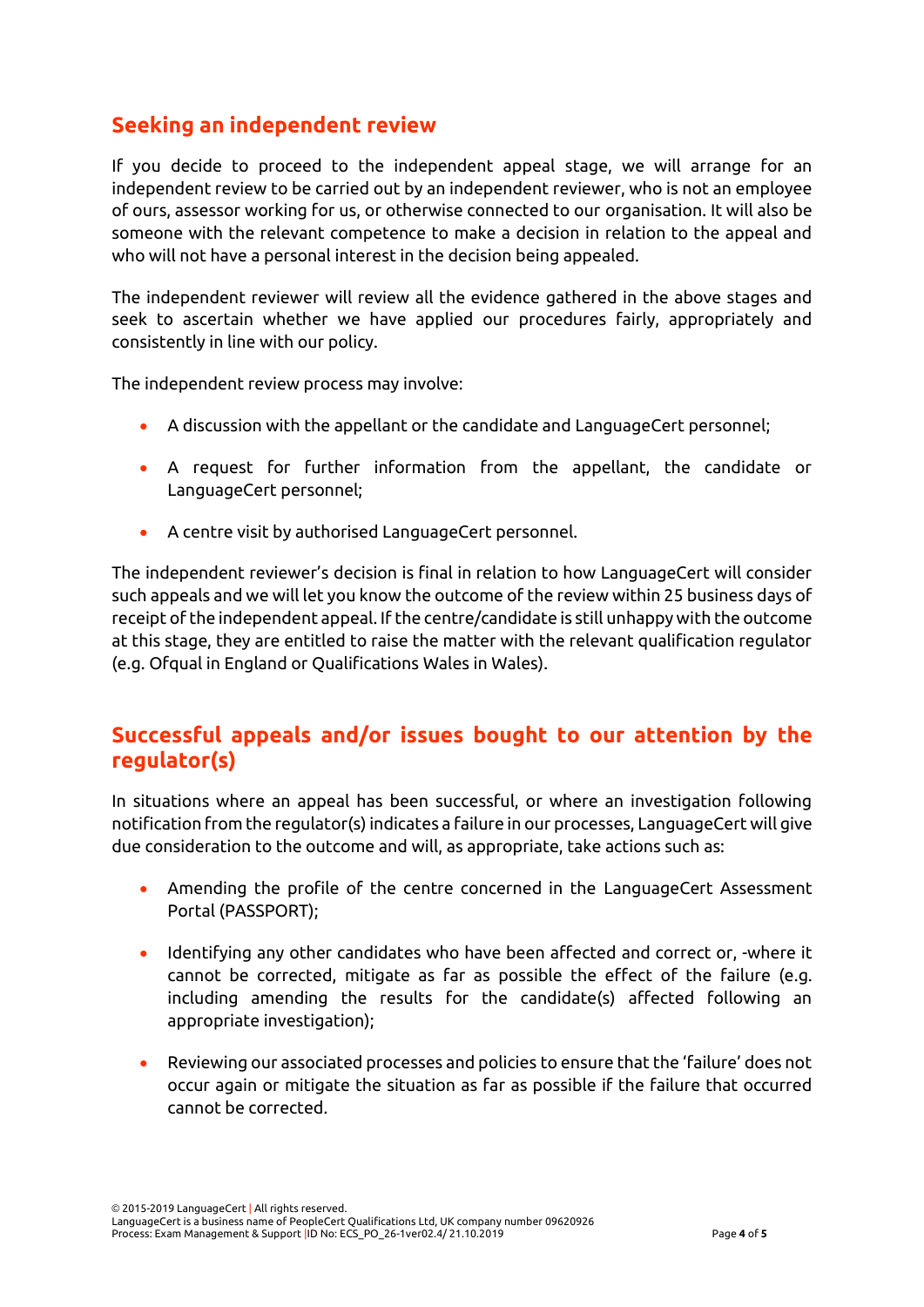We will also cooperate with any follow-up investigations required by the regulators and if appropriate agree any remedial action with them.

#### **Contact us**

For any queries about the contents of the policy, please contact us by using the channels described in the "Contact Us Guide".